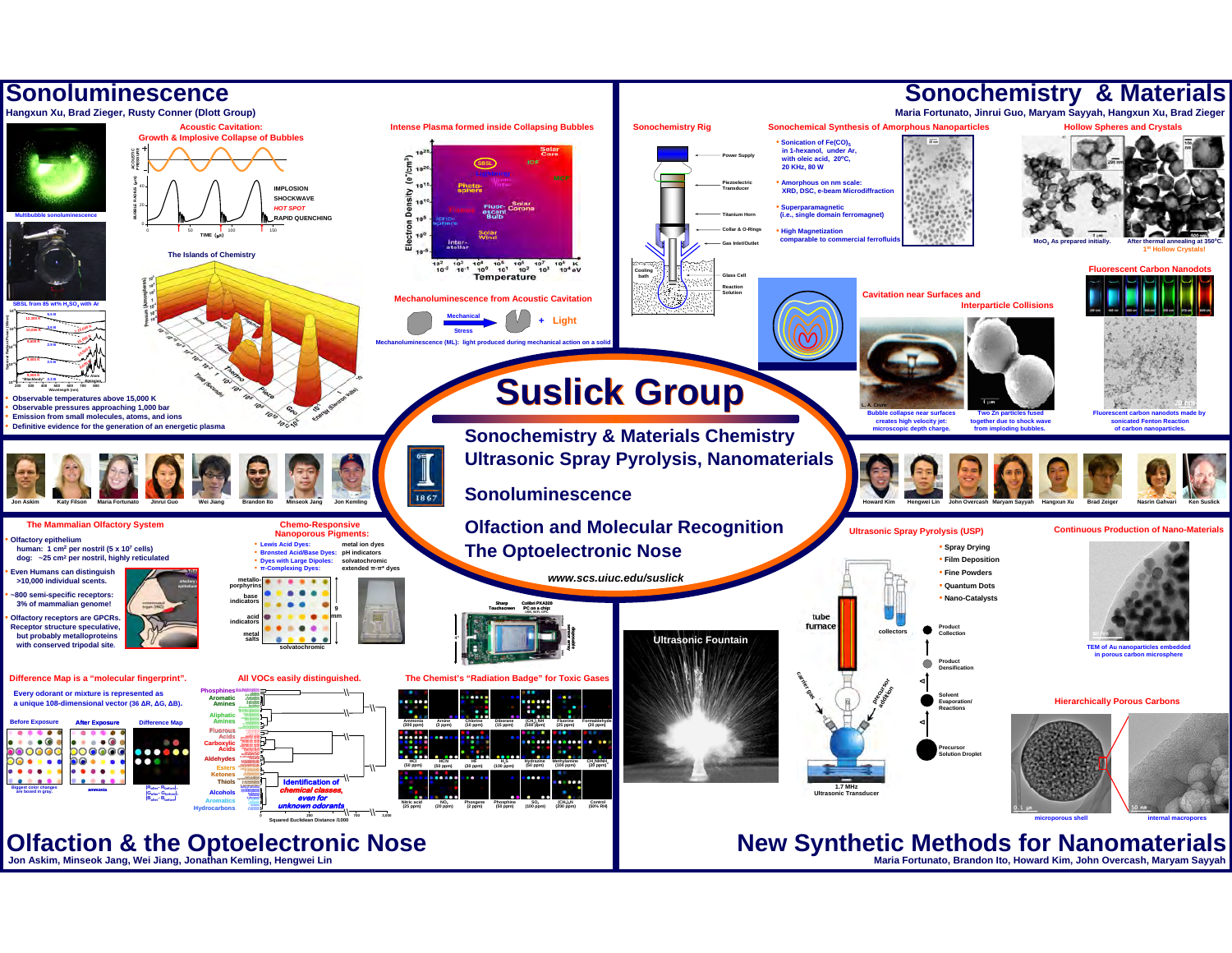

# **Suslick Group Overview**

**University of Illinois at Urbana-Champaign www.scs.uiuc.edu/suslick ksuslick@uiuc.edu**

# **Sonochemistry: Nanomaterials from Ultrasound<br>
High Intensity Ultrasound and Ultrasonic Spray Pyrolysis**









**Hollow Nanocrystals Porous Catalysts Porous Oxides Quantum Dots**

- **Skrabalak, S. E.; Suslick, K. S., Porous MoS2 Synthesized by Ultrasonic Spray Pyrolysis"** *J. Am. Chem. Soc.* **2005,** *127***, 9990-9991.**
- **Dhas, N. Arul; Suslick, K. S., "Sonochemical Preparation of Hollow Nanospheres and Hollow Nanocrystals"** *J. Am. Chem. Soc.* **2005,** *127***, 2368-2369.**
- **Toublan, F.J.J.; Boppart, S.; Suslick, K. S., "Tumor Targeting by Surface Modified Protein Microspheres"** *J. Am. Chem. Soc.* **2006,** *128***, 3472-3473.**
- **Skrabalak, S. E.; Suslick, K. S. "Porous Carbon Powders Prepared by Ultrasonic Spray Pyrolysis"** *J. Am. Chem. Soc.* **2006,** *128***, 12642-12643.**
- **Bang, J. H.; Suslick, K. S. "Sonochemical Synthesis of Nanosized Hollow Hematite"** *J. Am. Chem. Soc.* **2007,** *129***, 2242-2243.**
- **Suslick, K. S.; Skrabalak, S. E. "Sonocatalysis" In** *Handbook of Heterogeneous Catalysis, vol. 4;* **Ertl, G. et al., eds.; Wiley-VCH: Weinheim, 2008, pp. 2006-2017.**
- **Dunkle, S. S.; Helmich, R. J.; Suslick, K. S. "BiVO4 as a Visible-Light Photocatalyst Prepared by Ultrasonic Spray Pyrolysis"** *J. Phys. Chem***., C, 2009, 11980-83.**
- **Bang, J. H.; Suslick, K. S. "Applications of Ultrasound to the Synthesis of Nanostructured Materials"** *Advanced Materials* **2010,** *22***, 1039-1059 (invited review).**
- **Xu, H. X.; Suslick, K. S. "Sonochemical Synthesis of Highly Fluorescent Ag Nanoclusters"** *ACS Nano* **2010,**  *4***, 3209-3214.**



- • **Didenko, Y.; McNamara III, W. B.; Suslick, K. S., "Molecular Emission from Single Bubble Sonoluminescence"** *Nature***, 2000,** *406***, 877-879.**
- **Didenko, Y.; Suslick, K. S., "The Energy Efficiency of Formation of Photons, Radicals, and Ions During Single Bubble Cavitation"** *Nature* **2002,** *418***, 394-397**
- • **Flannigan, D. J.; Suslick, K. S. "Plasma Formation and Temperature Measurement during Single-Bubble Cavitation"** *Nature* **2005,** *434***, 52-55.**
- • **Eddingsaas, N. C.; Suslick, K. S. "Mechanoluminescence: Light from sonication of crystal slurries"** *Nature***, 2006,** *444***, 163.**
- • **Suslick, K. S.; Flannigan, D. J. "Sonoluminescence"** *Annu. Rev. Phys. Chem.*  **2008,** *59***, 659-683.**
- **Xu, H.; Eddingsaas, N. C.; Suslick, K. S. "Spatial Separation of Cavitating Bubble Populations: The Nanodroplet Injection Model"** *J. Am. Chem. Soc.* **2009,** *131,* **6060.**
- • **Flannigan, D. J.; Suslick, K. S. "Inertially-Confined Plasma in an Imploding Bubble"** *Nature Physics* **2010,**  *6***, 598-601.**

### **Chemical Sensing Chemical Sensing**

**9mmmetalloporphyrins base indicatorsacid indicatorsmetal saltssolvatochromic**



**hand-held colorimetric reader** 

- • **Rakow, N. A.; Suslick, K. S., "A Colorimetric Sensor Array for Odor Visualization"**  *Nature***, 2000,** *406***, 710-714.**
- • **Zhang, C; Suslick, K. S., "A Colorimetric Sensor Array for Organics in Water",**  *J. Am. Chem. Soc.* **2005,** *127***, 11548-11549.**
- • **Janzen, M. C.; et al.; Suslick, K. S. "Colorimetric Sensor Arrays for Volatile Organic Compounds"** *Anal. Chem.* **2006,** *78***, 3591-3600.**
- • **Suslick, K. S. et al. "Seeing Smells: Development Of An Optoelectronic Nose"** *Quimica Nova* **2007,** *30***, 677-681.**
- • **Musto, C. J.; Lim, S. H.; Suslick, K. S. "Colorimetric Detection and Identification of Natural and Artificial Sweeteners"** *Anal. Chem.* **2009,** *81***, 6526-6533.**
- • **Lim, S.H.; Feng, L.; Kemling, J. W.; Musto, C. J.; Suslick, K. S. "An Optoelectronic Nose for Detection of Toxic Gases"** *Nature Chemistry***, 2009,** *1***, 562-567.**
- • **Feng, L.; Musto, C. J.; Suslick, K. S. "A Simple and Highly Sensitive Colorimetric Detection of Gaseous Formaldehyde"** *J. Am. Chem. Soc.***, 2010,** *132***, 4046-4047.**

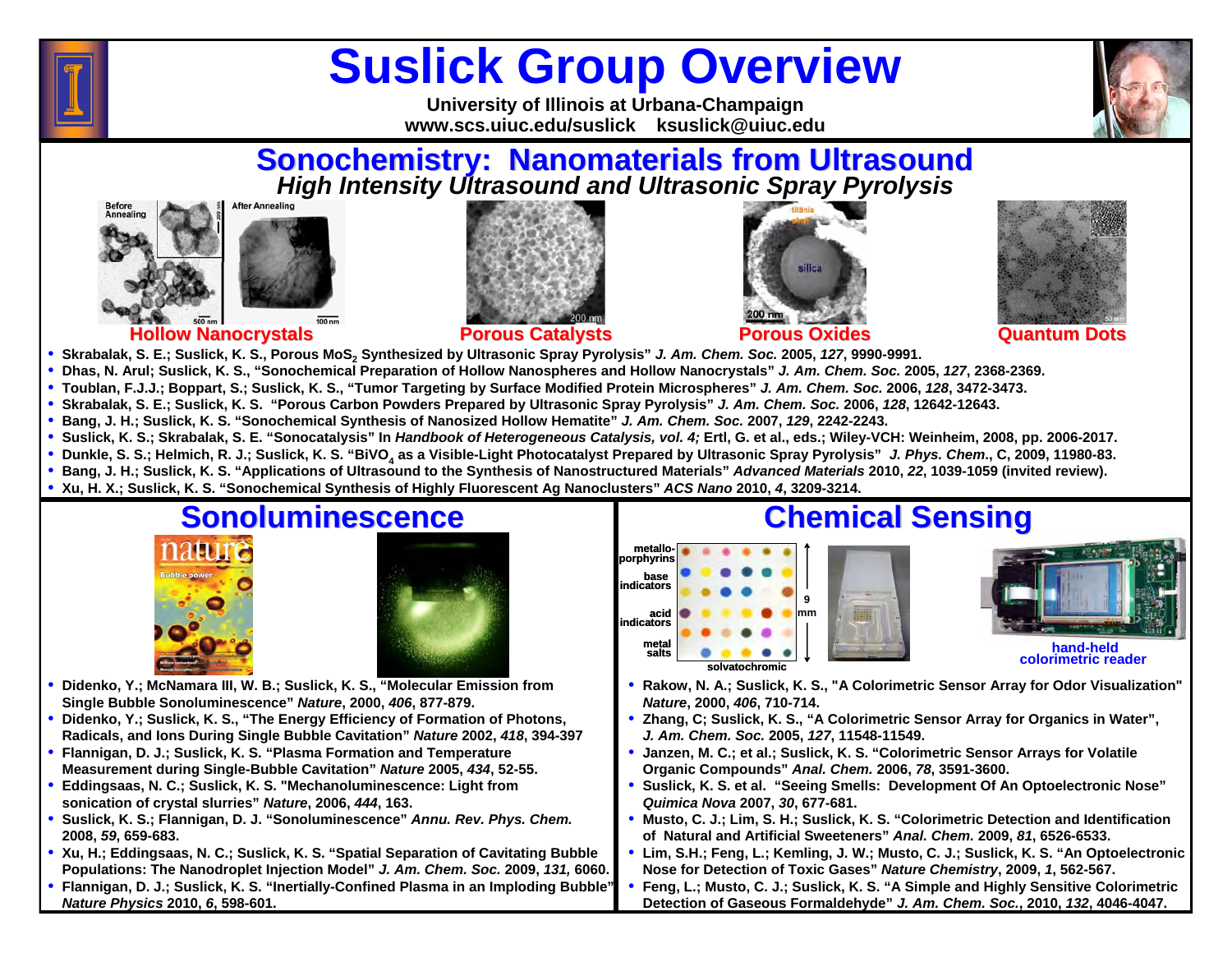## **Suslick Group Research Topics**

**www.scs.uiuc.edu/suslick**

#### **I. Sensors and Chemical Sensing**

**Mechanisms of Molecular Recognition Chemical Sensing & Chemical Sensors: "Smell-Seeing" Biophysics of Smell and Taste**

#### **II. Chemical Effects of Ultrasound**

**Sonoluminescence and Spectroscopy Synthetic Applications of Sonochemistry Nano-Materials and Catalytic Applications**

#### **FRENAQs™**

#### **Frequently Not-Asked Questions: Educational Philosophy**

- **Undergraduate education is the learning of that which is already known: Graduate education is the learning of that which no one knows.**
- **Graduate education is learning how to do what we call research: i.e., Graduate education is learning how to learn the unknown.**
- **I expect my students to become independent researchers: I cannot do that if I treat you like a technician!**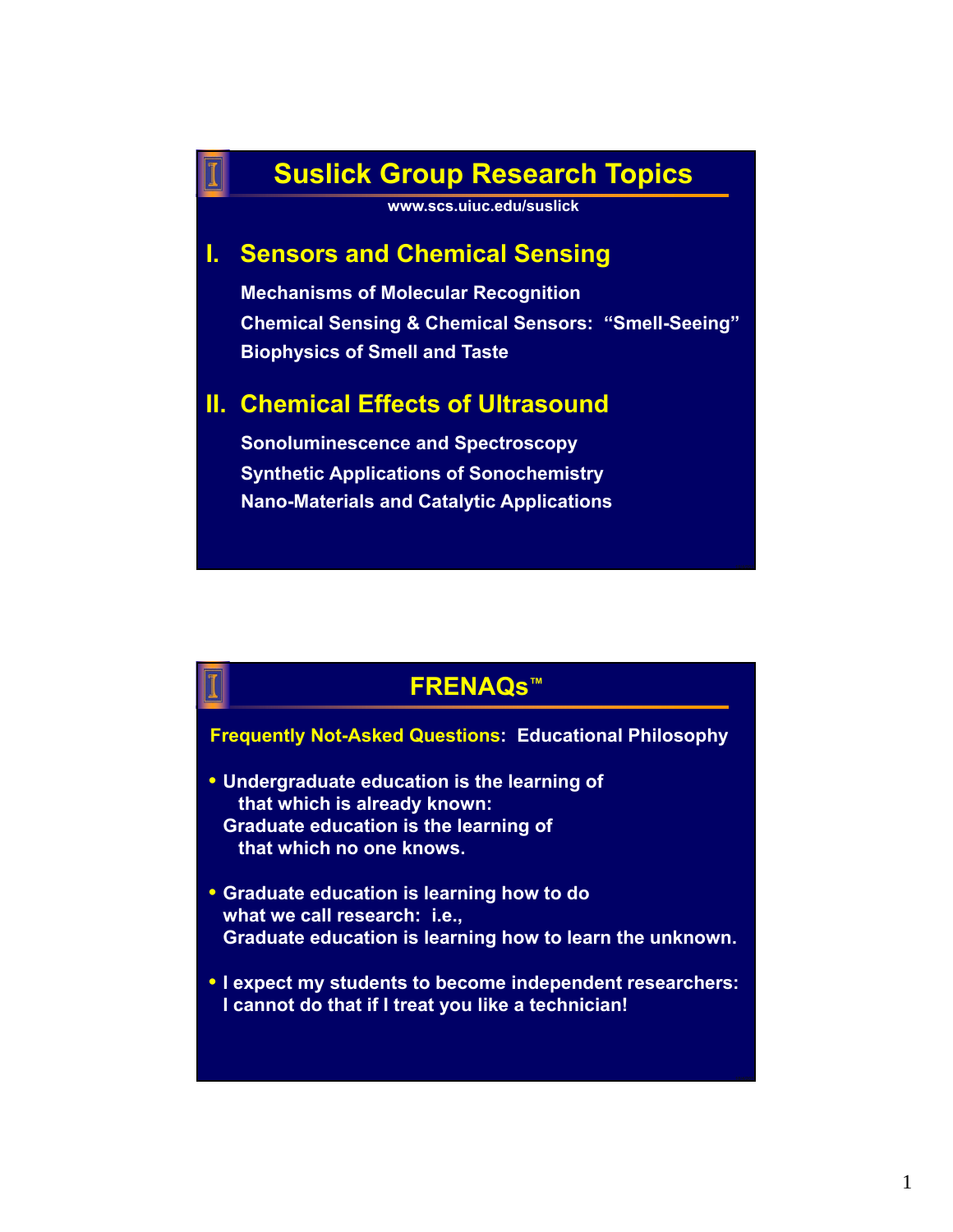### **Research Philosophy**

**Criteria: The very best research permanently changes the way people think about some field of knowledge. If the goal of a project doesn't ultimately come up to that standard, the result will be boring.** 

**Pure vs. Applied: Pointless distinction. More important: Is it interesting or boring?**

#### **Interdisciplinary and Multidisciplinary:**

**Both between areas of chemistry and including elements from multiple fields of science.**

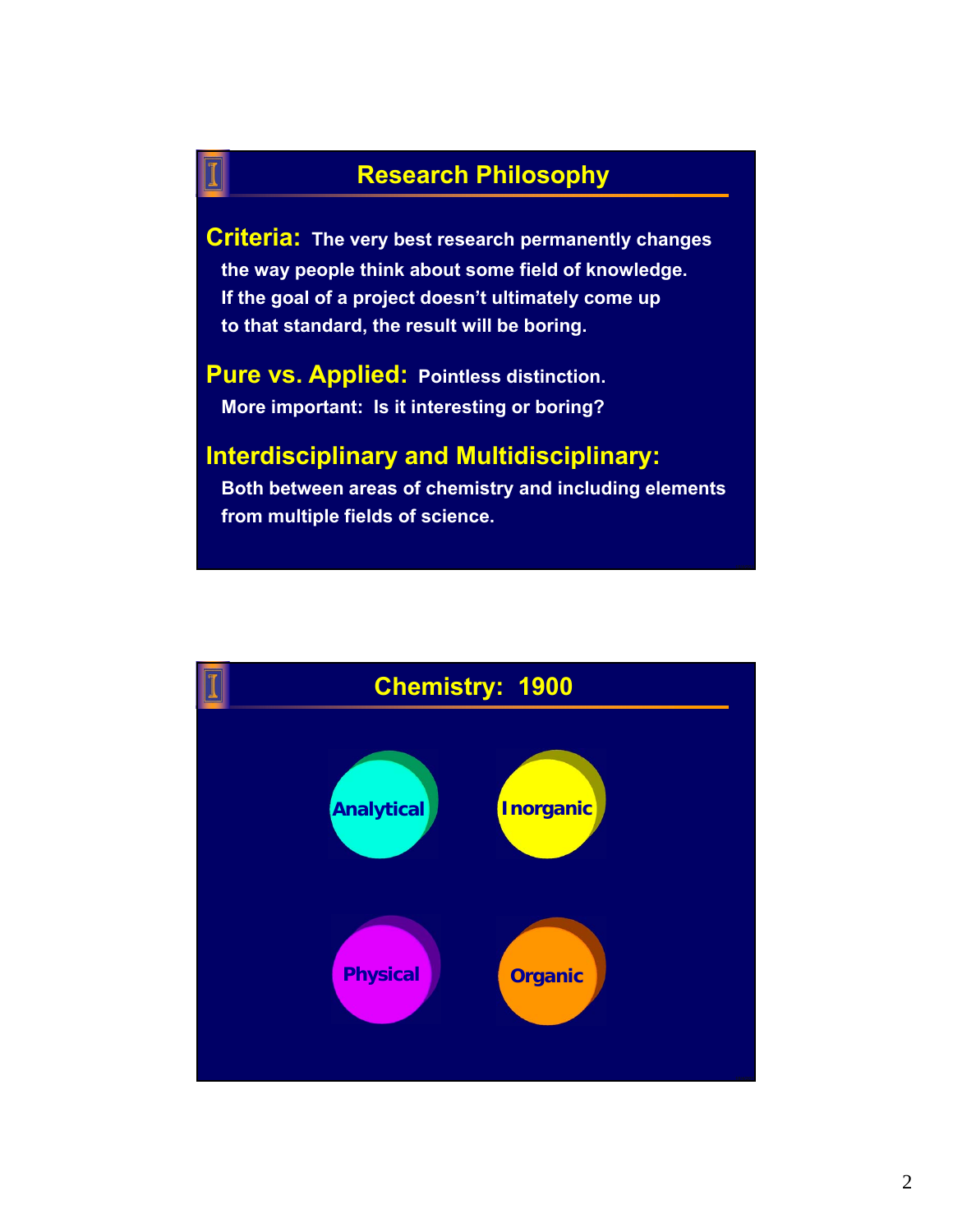